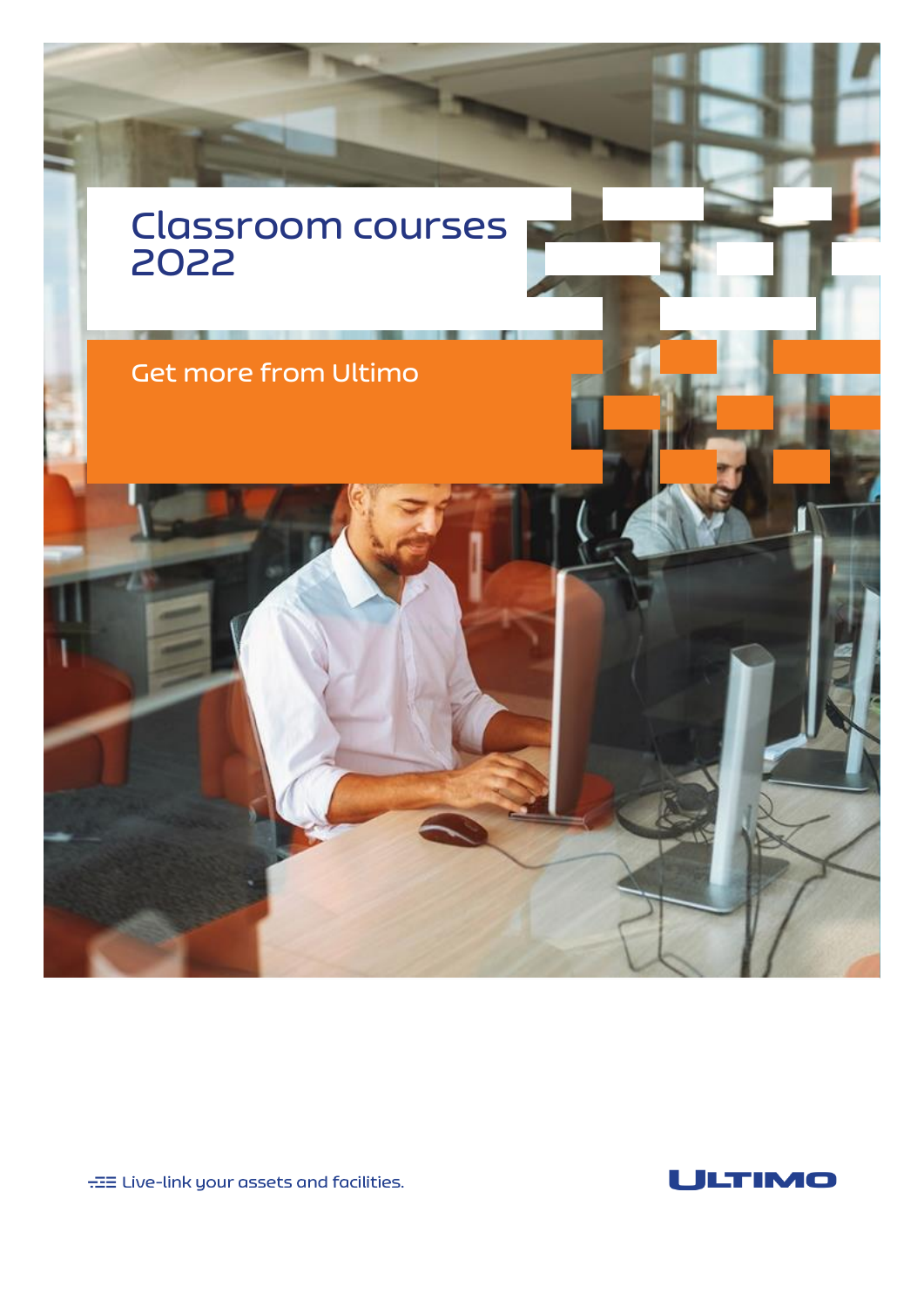# INS AND OUTS

OUR EXTENSIVE TRAINING OFFERING IS SPECIALLY DESIGNED TO SUPPORT YOUR USE OF ULTIMO IN PRACTICE AND TO GET THE MOST FROM USING THE SOFTWARE AS POSSIBLE.

OUR VARIED OFFERING OF COURSES CONSISTS OF COURSES THAT ARE SUITABLE FOR REGULAR USERS, KEY USERS AND APPLICATION MANAGERS. IT WILL PROVIDE YOU WITH MORE KNOWLEDGE, HONE YOUR SKILLS AND INSPIRE YOU TO USE ULTIMO IN MANY DIFFERENT WAYS.

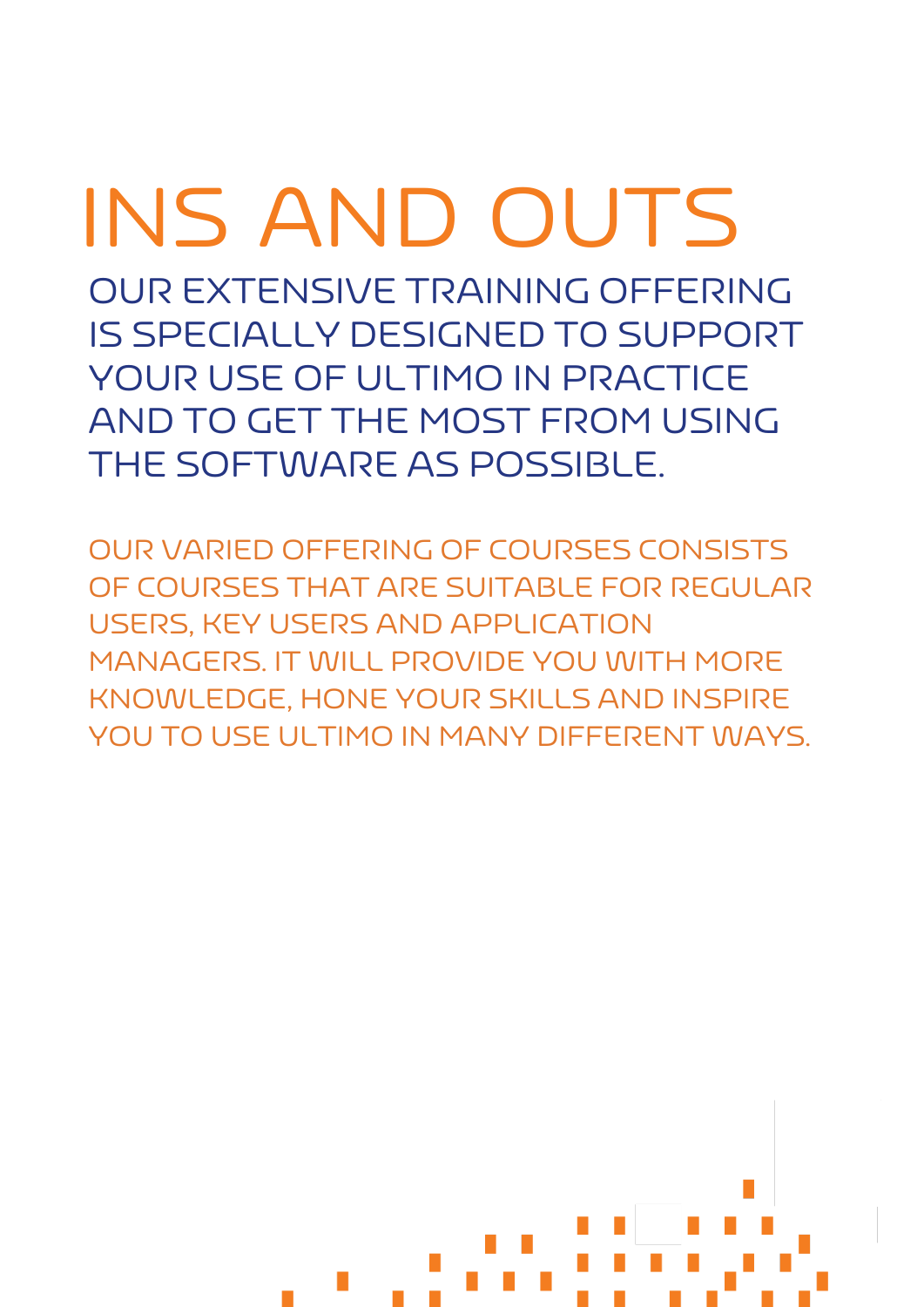# HOW DOES IT WORK?

After ordering a classroom course, we will contact you to schedule the course on location or through Remote Learning.

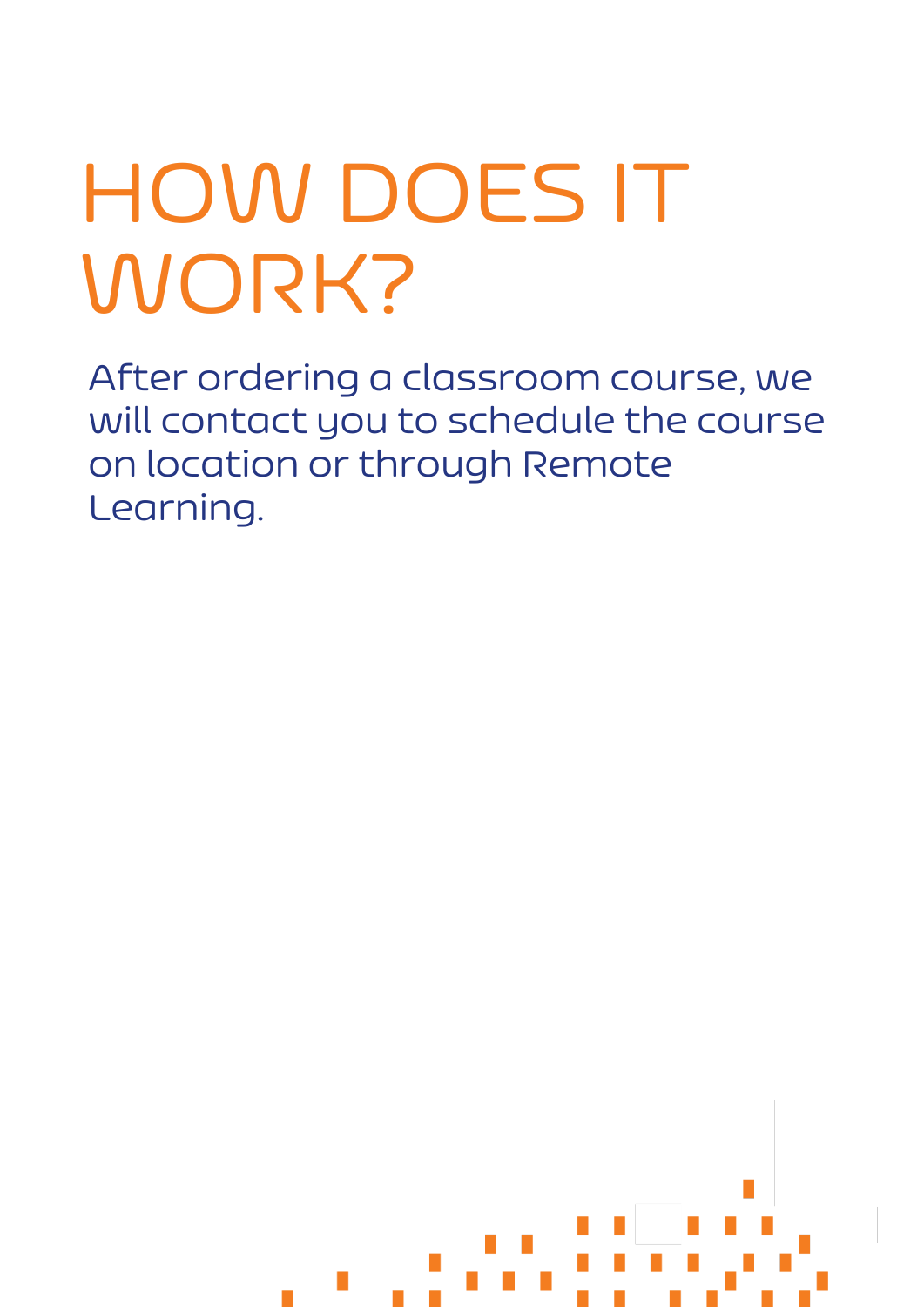# Classroom programme

| Functional                | <b>Essentials Professional Premium Enterprise</b> |  |
|---------------------------|---------------------------------------------------|--|
| Job Planner               |                                                   |  |
| <b>HSE Shift Handover</b> |                                                   |  |
| HSE Incident Management   |                                                   |  |

| Application management            | Essentials   Professional   Premium   Enterprise |  |
|-----------------------------------|--------------------------------------------------|--|
| <b>Reporting Basic</b>            |                                                  |  |
| Reporting Advanced                |                                                  |  |
| <b>Workflow Designer Advanced</b> |                                                  |  |

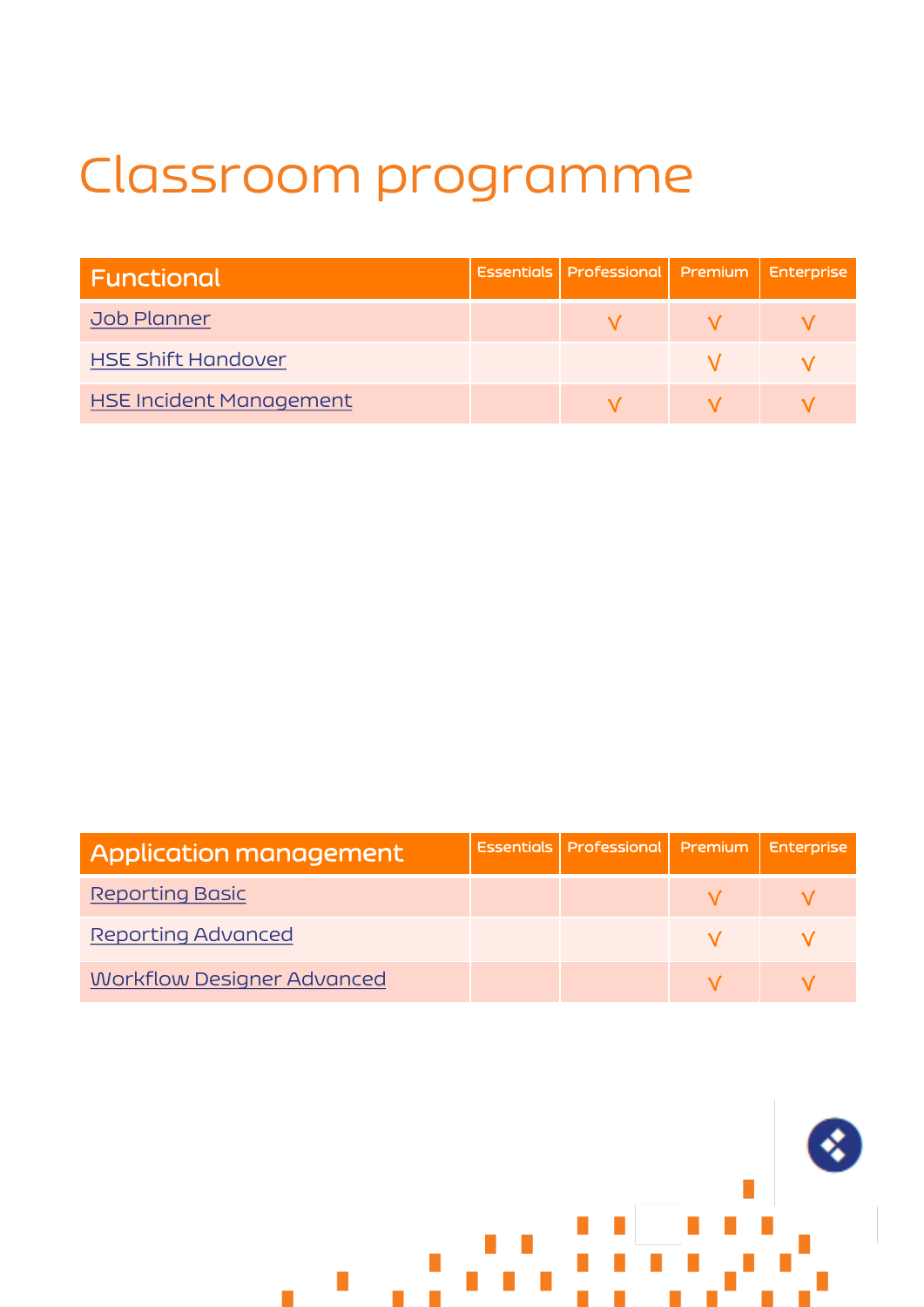

## **WHY TAKE AN ULTIMO COURSE?**

- ❯ Get to know the different options.
- ❯ Learn more about Ultimo and use this knowledge to increase the returns from the software immediately or to make yourself a knowledgeable sparring partner for the consultant during the implementation.
- ❯ Improve your skills to manage the application independently, lowering the management costs.
- ❯ Reach new insights by applying the course material and exchanging practical experience with other participants.

#### **High customer ratings**

A specialised team works every day on creating the courses and training the (future) Ultimo users. See for yourself why our participants give our courses and expert coaching an average score of 8 or higher.

#### **Further content**

Find out more about how and where the courses are given and what the registration procedure is in this rest of this brochure. This brochure also contains some more practical information about our courses.

## **DID YOU KNOW THAT WE TRAIN OVER 4000 PEOPLE EVERY YEAR?**

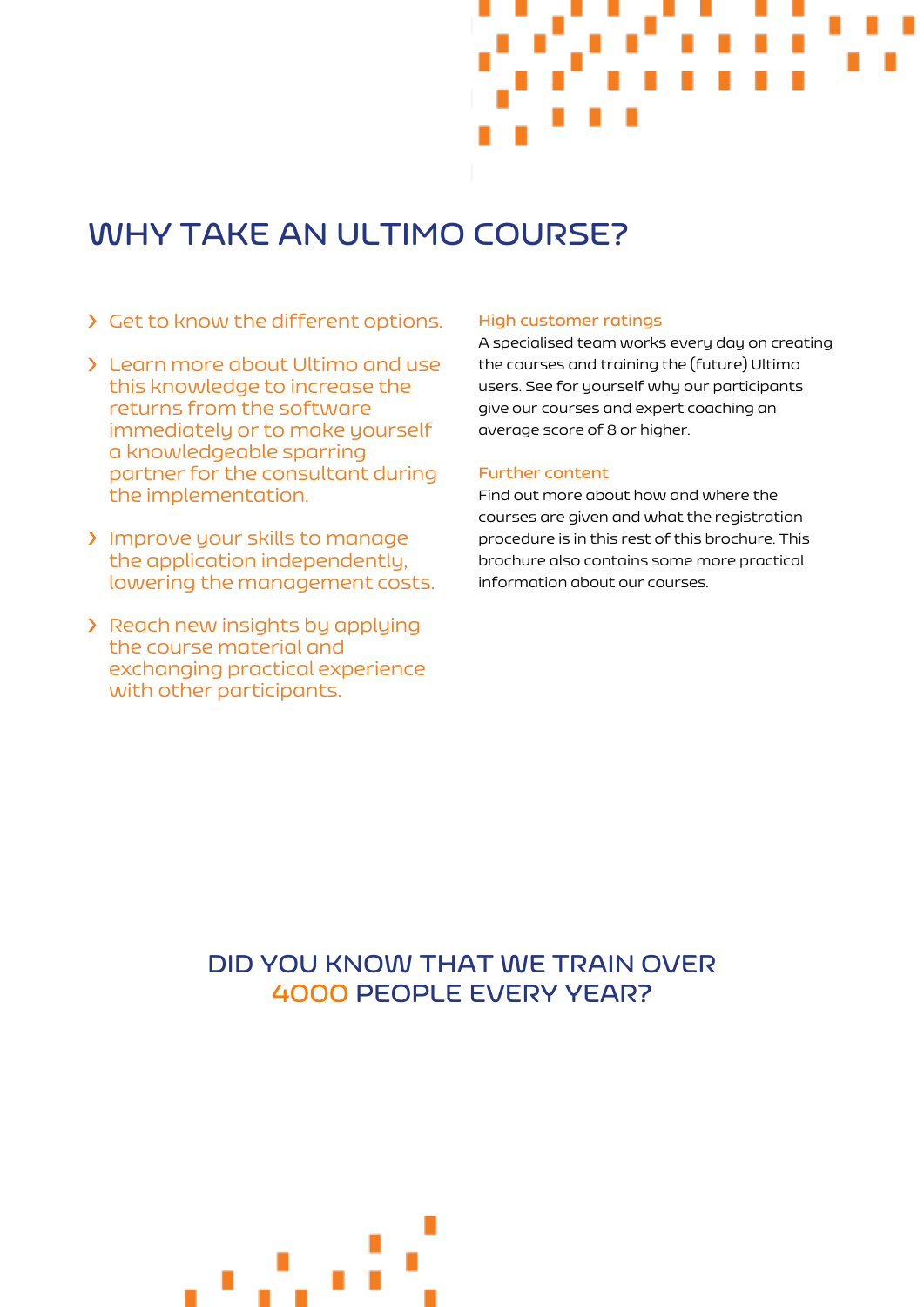## **WHERE AND HOW CAN YOU TAKE OUR COURSES?**



#### **E-learning**

A large number of courses are no longer offered in a classroom setting and have been replaced with e-learning. For our e-learning offering, see our [e-learning brochure](https://marketing.ultimo.com/acton/attachment/16845/f-0e0e383a-587c-439e-a825-d2c236c2da04/1/-/-/-/-/Brochure%20e-learning%20trainingen%202020%20-%20NL.pdf). Contact your account manager to discuss the options.

#### **Group training**

The classroom course is given to a group of your employees. This is possible on location at your company but also through Remote Learning.

#### **Customer-specific**

In addition to taking a standard course, it is also possible to adjust the course content to your specific Ultimo environment. This does require a little extra consultancy effort.

#### **All options summarised:**

- E-learning
- Group training on location or through Remote Learning
- Customer-specific group training on location or through Remote Learning

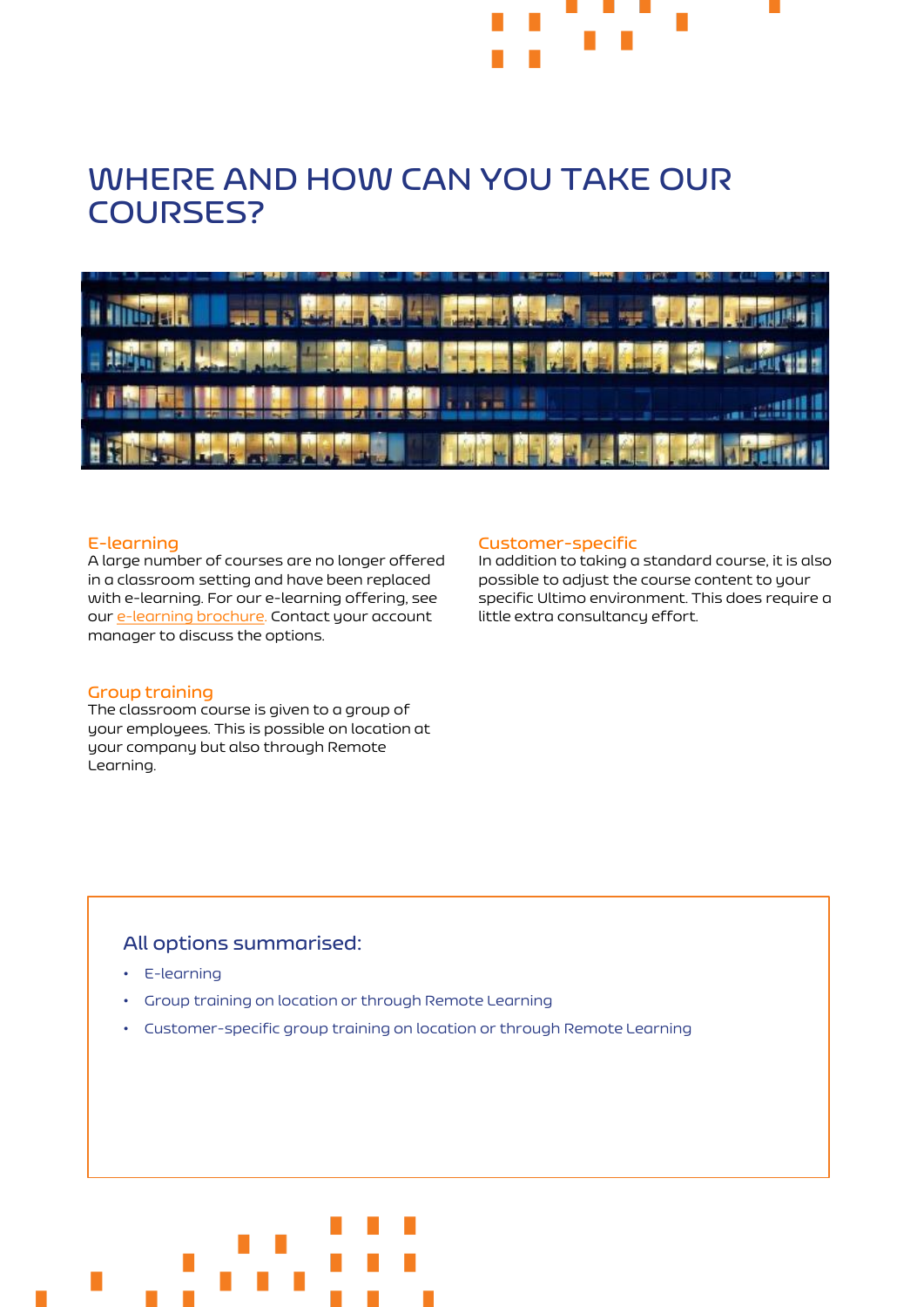

## <span id="page-6-0"></span>**JOB PLANNER**

Ultimo uses the Job Planner to schedule work orders graphically. In this course, you learn all the ins and outs of graphic planning, creating schedules and registering leave.

## Content of the course

- Introduction to the Job Planner and the options
- Function of the master data and how to enter them
- Creating general schedules and individual schedules per employee
- Leave registration for employees
- Drawing up and changing graphic schedules in Ultimo

#### Target group

All users of Ultimo involved with planning work orders and who want to use the Job Planner.

#### Required Ultimo experience

E-learning course 'Manage Work Orders'

## Duration

1 day





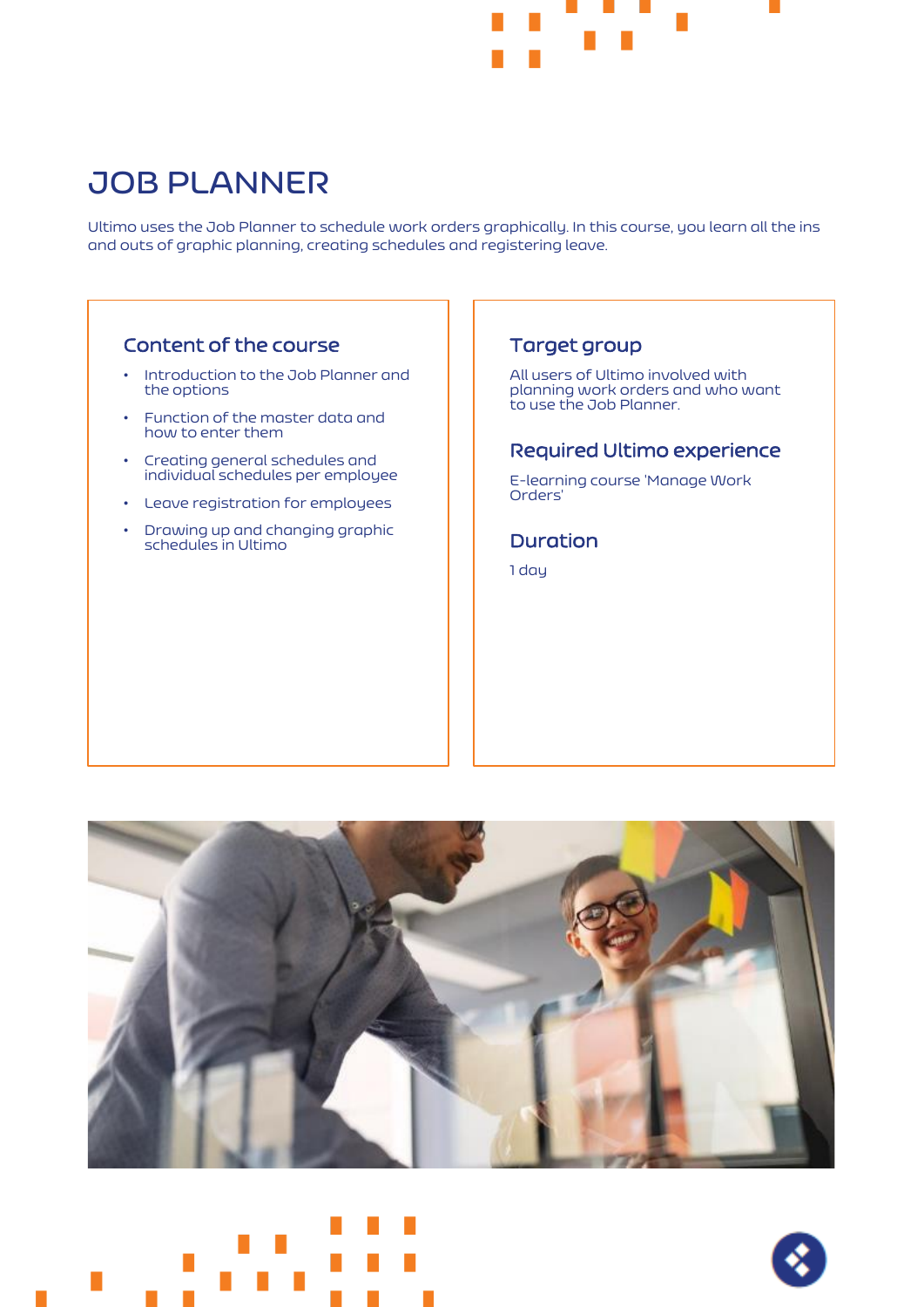<span id="page-7-0"></span>

## **HSE INCIDENT MANAGEMENT**

The 'HSE Incident Management' course deals with the options of the module HSE Incident Management. With this module you support the process of reporting, processing and assessing HSE incidents for safety, quality, health and the environment.

#### Content of the course

- Introduction to the options of Ultimo related to HSE incident management
- Receiving and registering HSE reports
- Processing and assessing HSE incidents
- Preparing and performing risk assessments relating to HSE incidents
- Reporting incidents with Self-**Service**
- Making analyses/trend analyses using dashboards and other reporting options

#### Target group

All users of the module HSE Incident Management

#### Required Ultimo experience

'Ultimo Basic Use'

Duration Part of the day



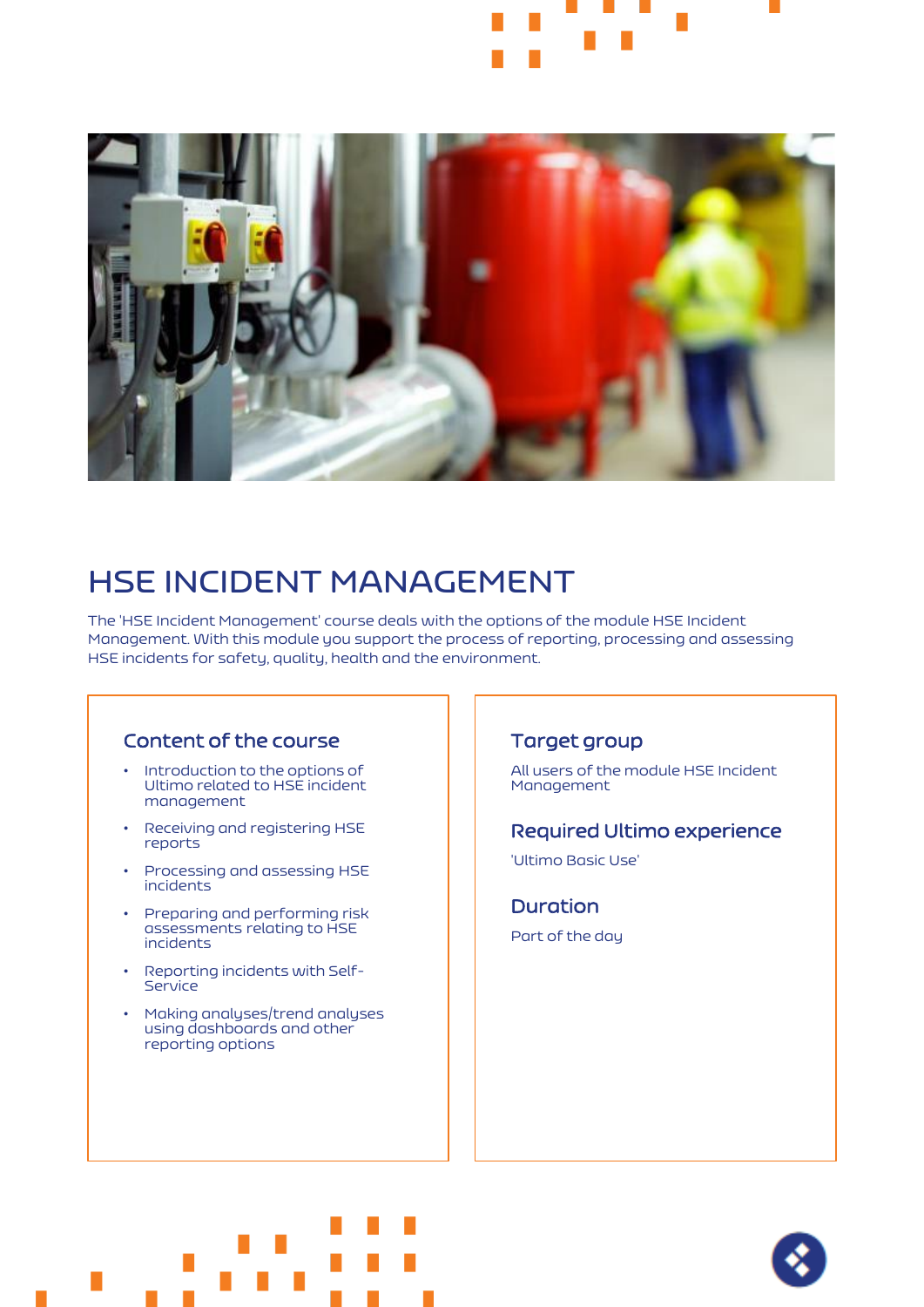# **APPLICATION MANAGEMENT COURSES**

THE APPLICATION MANAGEMENT COURSES ARE A SPECIFIC SET OF COURSES WITH WHICH THE APPLICATION MANAGER LEARNS TO MANAGE ULTIMO INDEPENDENTLY. WE ALSO OFFER COURSES TO TEACH YOU TO CREATE REPORTS. AND A COURSE BELONGING TO THE CERTIFICATION PROGRAMME WORKFLOW DESIGNER COMPLETES THE COURSE OFFERING.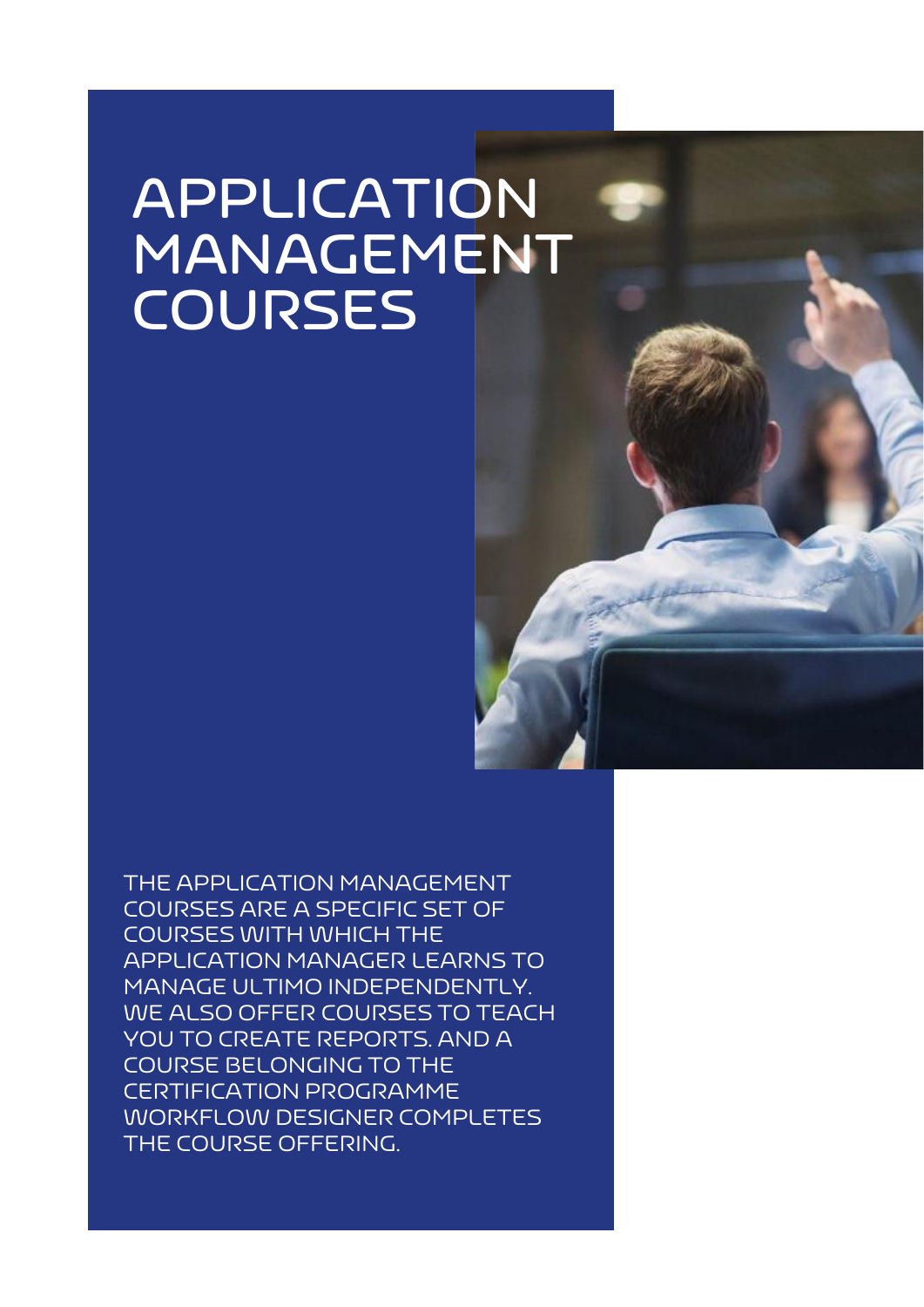

<span id="page-9-0"></span>

## **REPORTING BASIC**

Ultimo helps you realise your goals. Applying reports is a useful way of seeing whether you meet your objectives. In this course, you learn how you can create your own new reports that are relevant to your organisation, using the data from Ultimo.

#### Content of the course

- Introduction to the report generator and the database model
- Creating simple reports based on one or two tables
- Linking reports to Ultimo and making them available
- Improving the layout of reports to optimise the presentation of information

### Target group

Employees involved in the functional management of Ultimo, but also key users who want to learn to create reports

#### Required Ultimo experience

'Basic Use' and understanding of how relational databases work

#### Duration

1 day



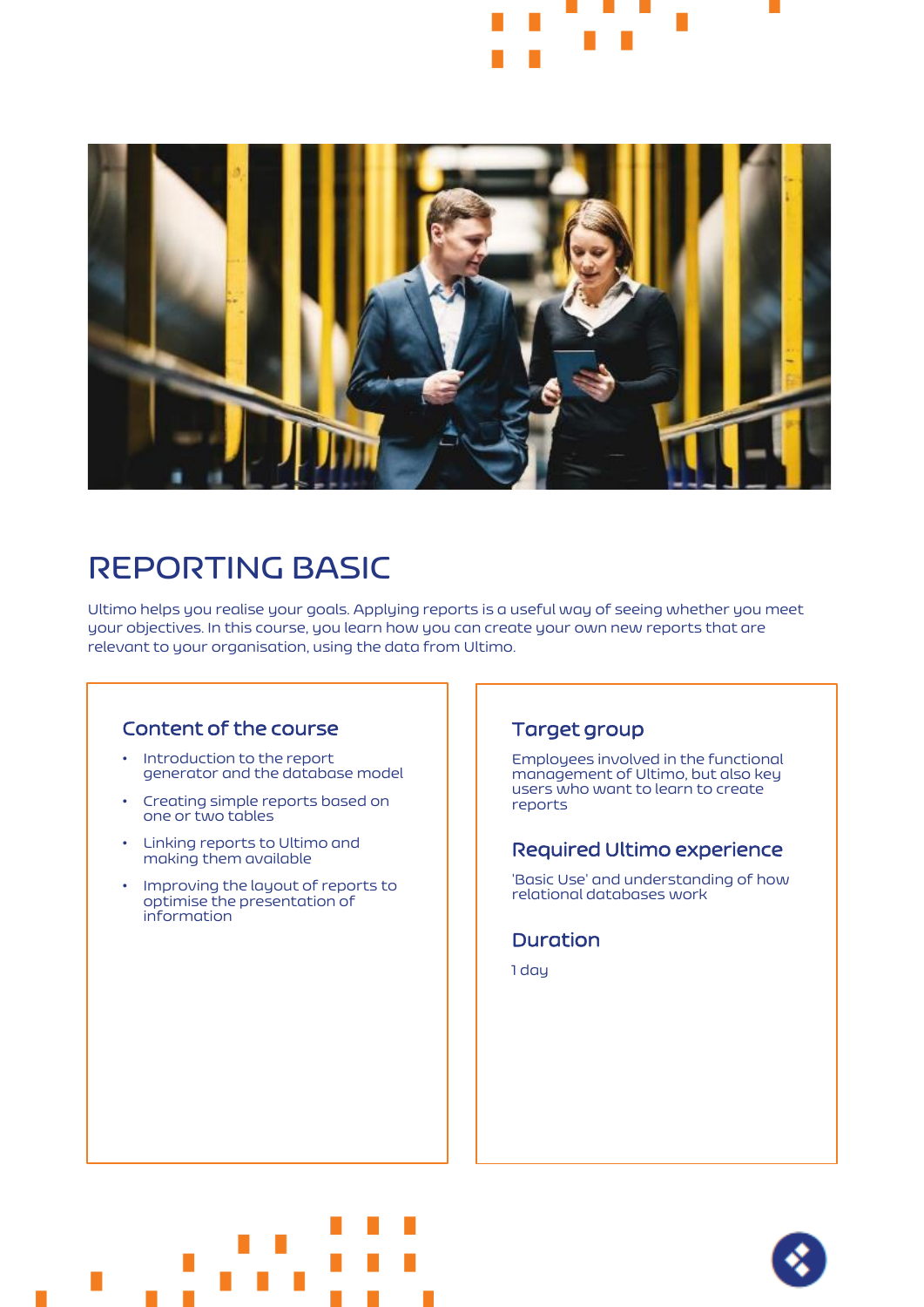

## <span id="page-10-0"></span>**REPORTING ADVANCED**

Get ready for more! This follow-up course to 'Reporting Basic' focuses on more complex reports. These reports can be very valuable for your business management.

#### Content of the course

- Compiling complex reports based on multiple tables
- Applying different methods of linking tables to each other and the effects this will have on the output of reports
- Grouping records and using them for calculations
- Applying selection criteria for creating reports
- Presenting attractive reports by adding charts and diagrams

#### Target group

Employees involved in the functional management of Ultimo, but also key users who want to learn to create user reports (advanced users)

#### Required Ultimo experience

'Reporting Basic'

#### **Duration**

1 day





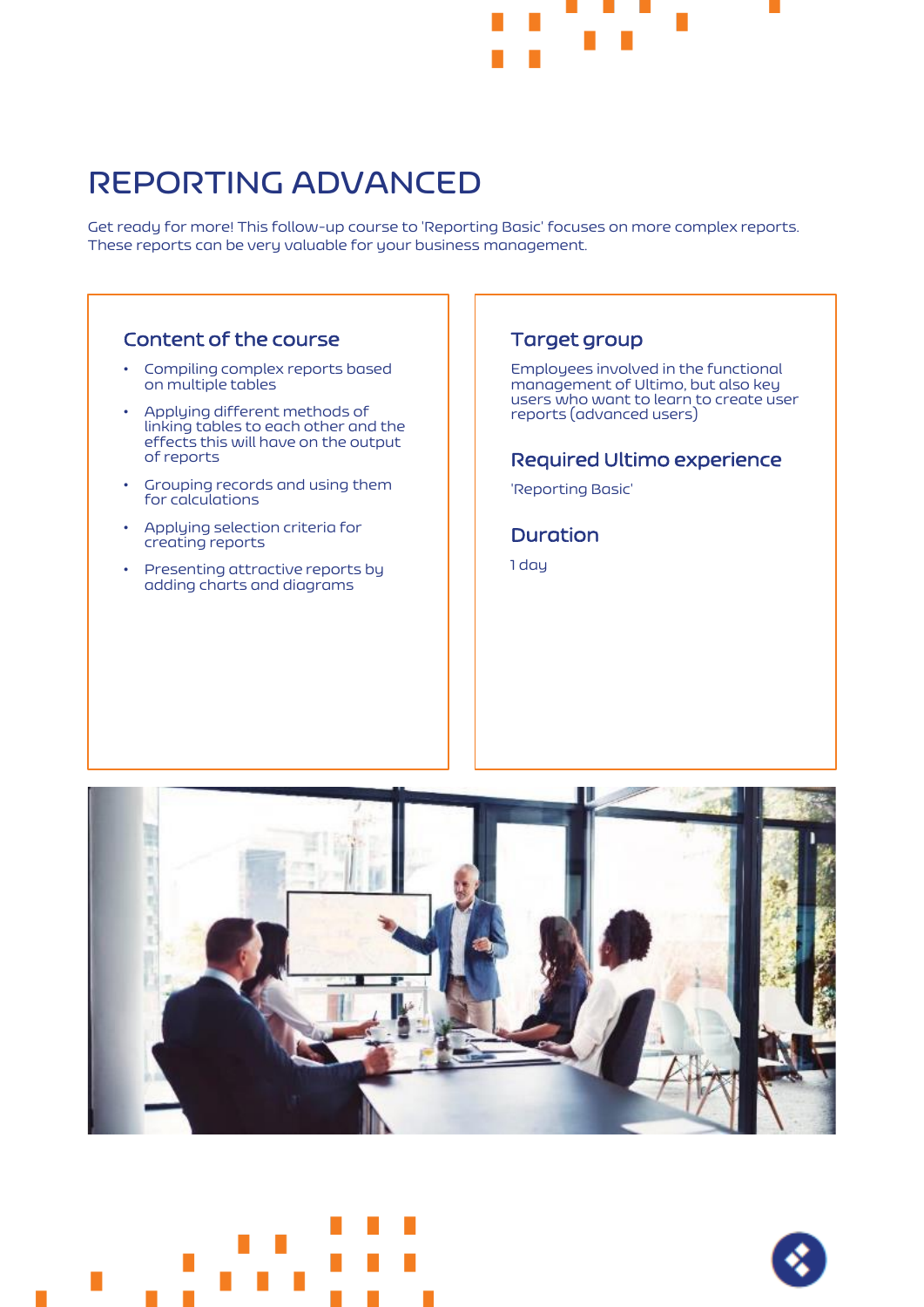<span id="page-11-0"></span>**NOTE: ONLY IN COMBINATION WITH THE PURCHASE OF A LICENCE** 



## **WORKFLOW DESIGNER ADVANCED**

For version 2019R2 and higher we offer a separate Workflow Designer licence with which application managers can use the options of the Workflow Designer. In order to use this licence, you need to successfully complete the course 'Workflow Designer Advanced', and you need to obtain the corresponding certificate. This course takes three days. This course can only be taken after you have purchased the licence. For more information about the rates and conditions, you can contact our Sales department.

#### Content of the course

- Creating and updating database records
- Retrieving linked data and changing these data
- How regular Ultimo users can request information through dialog boxes
- Creating dialog boxes, labels and email templates, and their application in workflows
- How to handle status changes in Ultimo
- Implementing various changes, depending on data from choices (using When/Otherwise)

#### Target group

Experienced application managers who want to work with the Workflow Designer independently (in version 2019R2 and higher).

#### Required Ultimo experience

'Database'

#### **Duration**

3 days (note!)

Contact our Sales department for a quotation. You cannot register for this course in the Customer Portal.